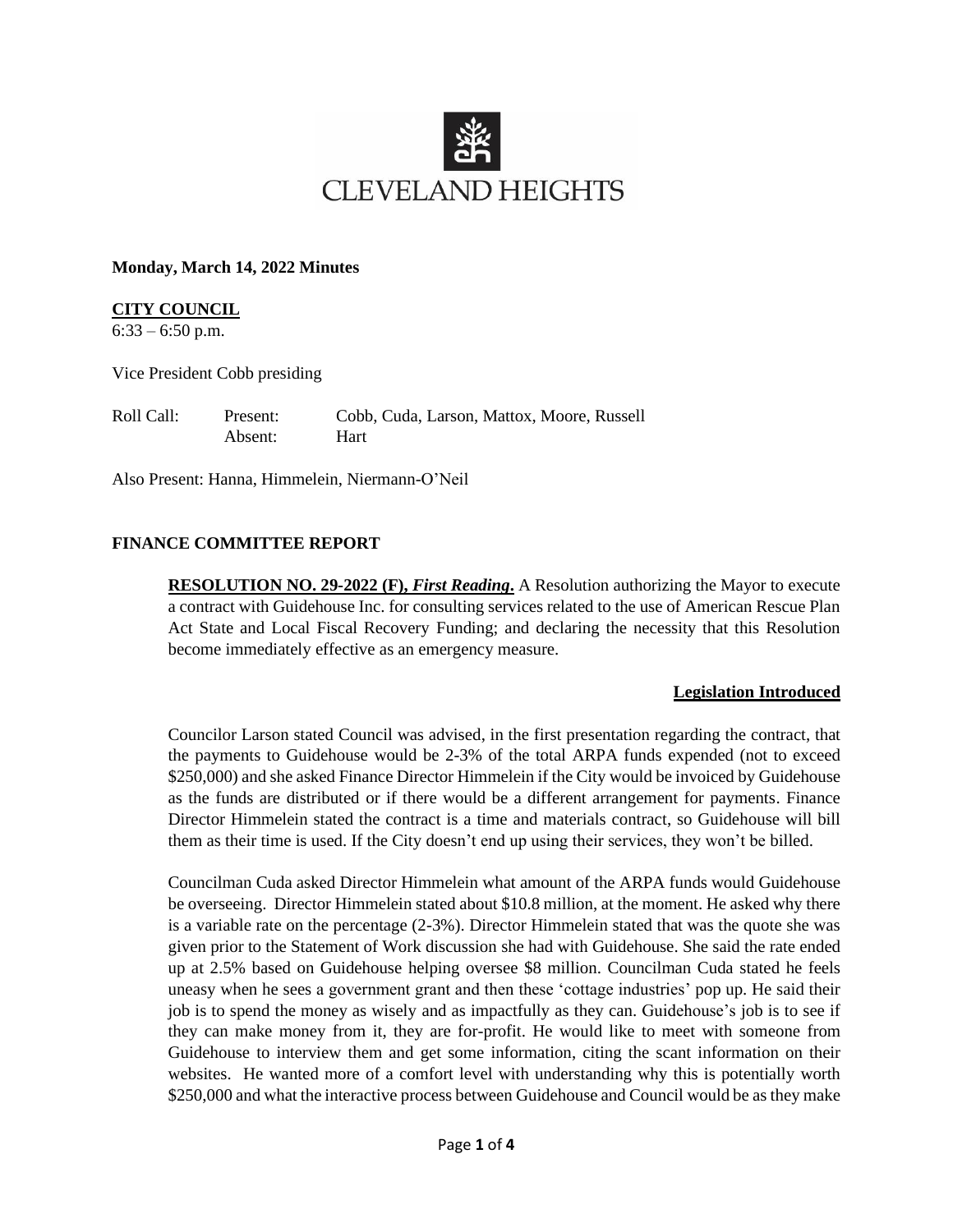decisions about how the money is spent. Director Himmelein stated she has the proposal from Guidehouse that has a lot of the background information Councilman Cuda is seeking. She stated Guidehouse is also providing the same services to the cities of Akron and Dayton; Dayton is the city who bid out the service on behalf of the state. She will check with Guidehouse to see if someone will meet with Council. Councilman Cuda tried getting in touch with someone in Dayton who has worked with them but hasn't heard back yet. Director Himmelein noted she believes Guidehouse hasn't started work with either Dayton or Akron yet, as they just signed the contract.

Councilwoman Russell asked Director Himmelein if Guidehouse is overseeing \$10.8 million, why doesn't the resolution reflect that amount? Director Himmelein stated they took out the part regarding Guidehouse overseeing sewer projects because the City doesn't believe they need help with that. Also, if Council agrees with the allocation of \$10 million revenue replacement, that amount comes out as well. There has also been an ask by Public Works to allocate \$2 million more to sewer projects. The amount was not put in the legislation because the final number hasn't been established yet by Council. Councilwoman Russell asked about the \$5 million allocated to the Noble/Taylor area and Director Himmelein stated those would be included and Guidehouse would help oversee those funds. Councilwoman Russell asked if there would be a final number eventually of what they will be overseeing. Director Himmelein stated the number also depends on if there is a program that Council doesn't want Guidehouse's help with, then Guidehouse won't help.

Councilor Moore asked what would happen if they didn't have a consultant. If they were to allocate some funds and spend them, and the federal government later deemed the spending as not in compliance, what would be the consequences? Director Himmelein stated the federal government could ask for the money back and they would have to repay it, but that would be worst case scenario. She also stated they could have some audit findings if it's audited, which could have future implications for future grants. Councilor Moore asked if the consulting firm offers any type of guarantee or safeguard so that doesn't happen or are they only providing expertise? Director Himmelein stated that it's more about providing expertise, Guidehouse doesn't offer any type of guarantee, however, Director Himmelein believes she would provide the oversight for them and she has an audit background and experience with grants and she feels competent to oversee their work.

Vice President Cobb asked if it would be possible if they could have someone from Guidehouse attend a Zoom interview at the next Committee of the Whole Meeting on the  $21<sup>st</sup>$ . Director Himmelein stated she would ask but it might be short notice. Vice President Cobb asked when they are voting on the legislation. Director Himmelein confirmed the expectation was to vote on the legislation next week.

Councilman Cuda asked if the \$10 million revenue replacement was what was accumulated over the last two years. Director Himmelein stated the United States Treasury, which oversees the grant, came out with their final guidelines that changed the rules. Previously, the city was not eligible because they didn't lose any money over the past two years. Now, she stated the City doesn't have to prove they lost \$10 million, the government will give them \$10 million as a standard amount. Councilman Cuda asked how the money will be budgeted. Director Himmelein stated that, after discussing with President Hart, she believes it will be similar to what was done for the sewer project, where Council will allocate a standard deduction for revenue replacement. She stated the money is not in the general fund, it still has to be reported to the auditors and it is still audited as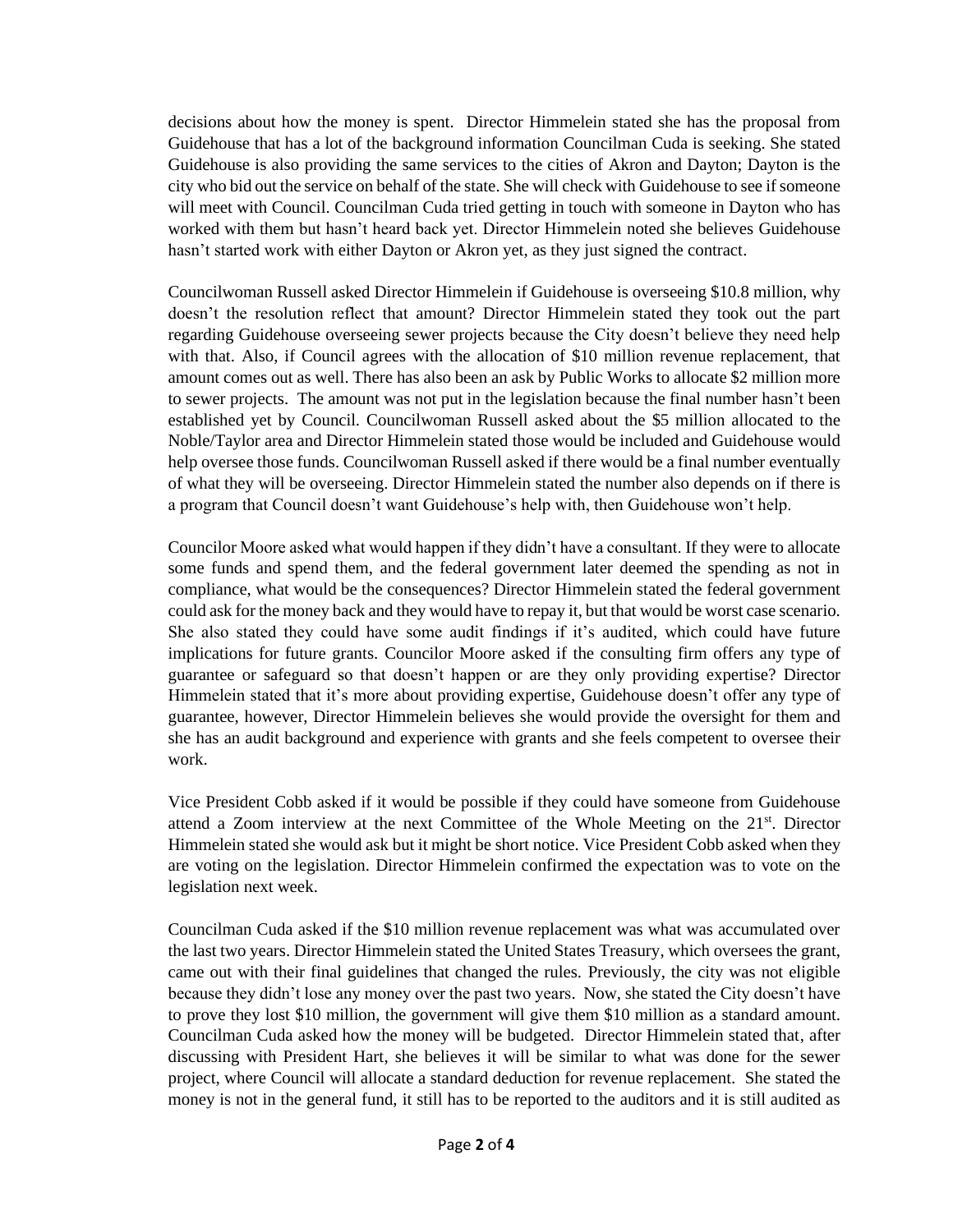federal money, it's just in a different program. She also stated the guidance she has to follow for the money is less restrictive. She stated the money is in an ARPA fund, a local fiscal recovery fund. She confirmed it can be spent more like general fund money. Councilman Cuda stated he is feeling in the dark about this money. He said if they take the money, there needs to be a conversation about how to spend it. Director Himmelein stated those details have not yet been worked out because Council hasn't yet created allocations. Councilman Cuda asked when would they actually get the \$10 million dollars. Director Himmelein stated part of it is already sitting in the bank, waiting to be allocated, and they would get the remainder in May.

Councilor Larson asked Director Himmelein if they would be able to get periodic reports to see where the funds are going. Director Himmelein said she can easily print out a report to show where the money has gone.

Councilwoman Russell asked if Guidehouse would help with the \$1 million allocated for business owners. Director Himmelein confirmed they would help with that as well. Director Himmelein confirmed that Council would approve what programs the money would be used for and Guidehouse would help develop guidelines to run the programs.

Councilwoman Russell stated the Noble/Taylor meeting yesterday was a huge success. Councilman Cuda was there. The residents broke up into groups and they came up with their wish lists for the ARPA funds and they will be ready to report once she gets a date from President Hart for the finance committee. She stated they also had a person from the county at the meeting who could tell the residents and business owners what would actually fit in the ARPA guidelines and what wouldn't. The residents also want to present a full wish list so Council knows what they want in their community for the next four years and guidelines for how Council can achieve those things.

Councilwoman Russell stated she thinks Council needs to come up with a code of conduct in reference to what happened to her last Monday. She wanted to make sure Council treated each other with respect, as well as the residents of Cleveland Heights. She wanted to make sure all of Council respected one another.

Law Director Hanna raised a point of order and stated Councilwoman Russell's discussion about yesterday was related enough to the topic of this special meeting but everything else is outside the scope.

# **NEXT MEETING OF COUNCIL: MONDAY, MARCH 21, 2022**

Respectfully submitted,

elody Jour Stapt

Melody Joy Hart President of Council